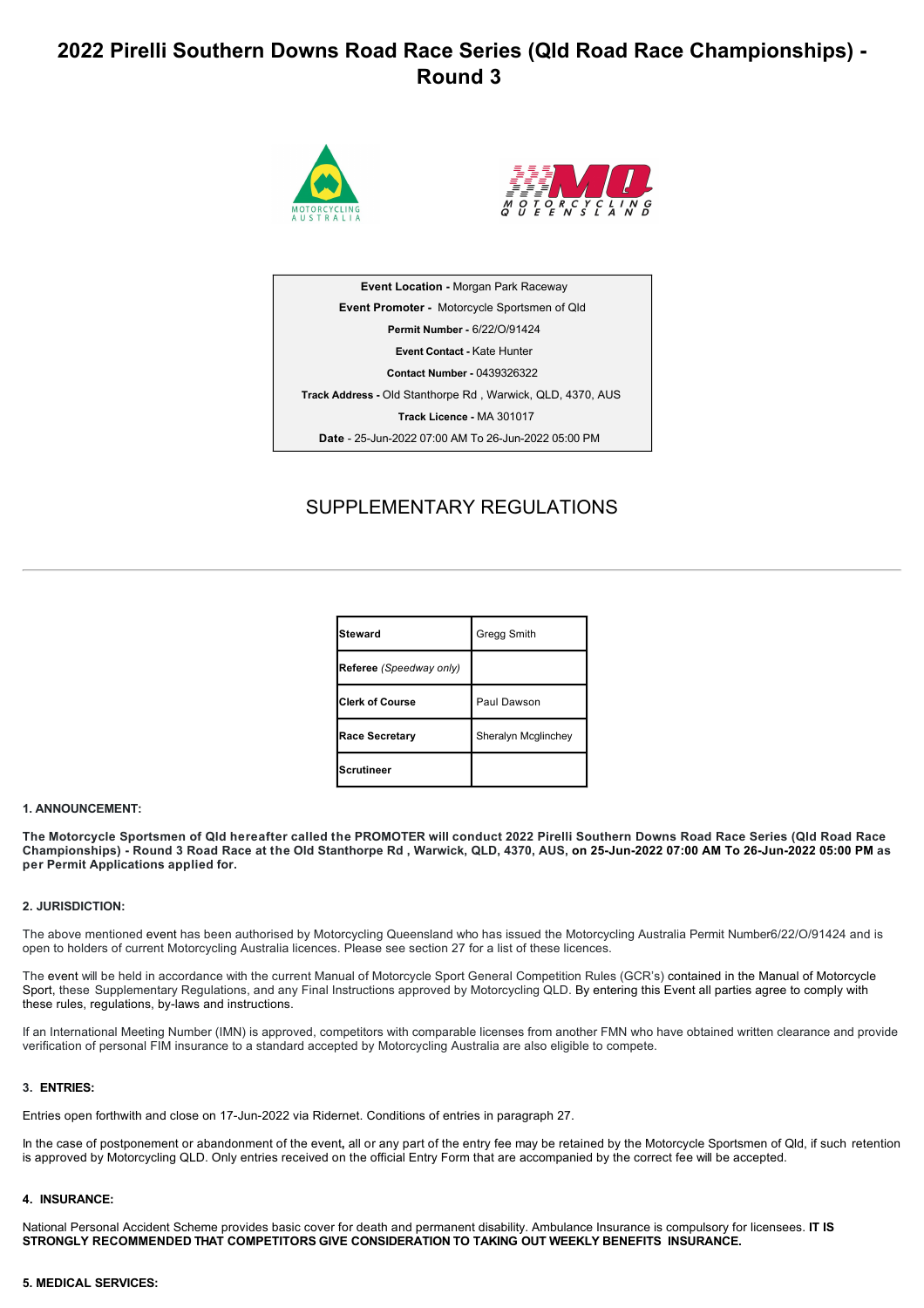QAS Warwick 07 4667 5135 will be in attendance prior to any on track motorcycle activity until 15 minutes after the completion of racing each day.

### **6. ENTRY and CLASS FEE:**

**First class fee = entry fee + class fee** 

### **Second class fee = class fee**

*Plus transponder fee if applicable.*

### **Entry Fee =**

| <b>Class</b>                             | <b>Fee</b> | <b>Second Fee</b> |
|------------------------------------------|------------|-------------------|
| Production 300 (Including QRRC Prod 300) | \$330.00   | \$55.00           |
| Supertwins (Including QRRC Supertwins)   | \$330.00   | \$55.00           |
| Formula 1                                | \$330.00   | \$55.00           |
| Formula 1 Clubman                        | \$330.00   | \$55.00           |
| Club Racer                               | \$330.00   | \$55.00           |
| <b>Sidecars</b>                          | \$330.00   | \$55.00           |
| Formula 2                                | \$330.00   | \$55.00           |
| Formula 2 Clubman                        | \$330.00   | \$55.00           |
| Formula 4                                | \$330.00   | \$55.00           |
| Production 400 (Including QRRC Prod 400) | \$330.00   | \$55.00           |
| Formula 3 (Including QRRC Formula 3)     | \$330.00   | \$55.00           |
| Formula 1 Pre2k                          | \$330.00   | \$55.00           |
| Formula 2 Pre2k                          | \$330.00   | \$55.00           |
| <b>Production Clubman</b>                | \$330.00   | \$55.00           |

### **7. ENTRY PASSES:**

Each competitor will be given 0 entry passes.

# **8. CLASSES OF COMPETITION:**

| <b>Competitive Classes</b>               |
|------------------------------------------|
| Production 300 (Including QRRC Prod 300) |
| Supertwins (Including QRRC Supertwins)   |
| Formula 1                                |
| Formula 1 Clubman                        |
| <b>Club Racer</b>                        |
| Sidecars                                 |
| Formula 2                                |
| Formula 2 Clubman                        |
| Formula 4                                |
| Production 400 (Including QRRC Prod 400) |
| Formula 3 (Including QRRC Formula 3)     |
| Formula 1 Pre2k                          |
| Formula 2 Pre2k                          |
| <b>Production Clubman</b>                |

### **9. ENTRIES TO CONSTITUTE A CLASS:**

| <b>Classes</b>                           | <b>Minimum Entries</b> |
|------------------------------------------|------------------------|
| Production 300 (Including QRRC Prod 300) |                        |
| Supertwins (Including QRRC Supertwins)   |                        |
| Formula 1                                |                        |
| Formula 1 Clubman                        |                        |
| Club Racer                               |                        |
| Sidecars                                 |                        |
| Formula 2                                |                        |
| Formula 2 Clubman                        |                        |
| Formula 4                                |                        |
| Production 400 (Including QRRC Prod 400) |                        |
| Formula 3 (Including QRRC Formula 3)     |                        |
| Formula 1 Pre2k                          |                        |
| Formula 2 Pre2k                          |                        |
| <b>Production Clubman</b>                |                        |

Should there be insufficient entries in any Class of Competition, the decision to run or cancel the Class, or to combine events and re-distribute any awards, will be at the discretion of the Motorcycle Sportsmen of Qld, subject to Motorcycling QLD approval.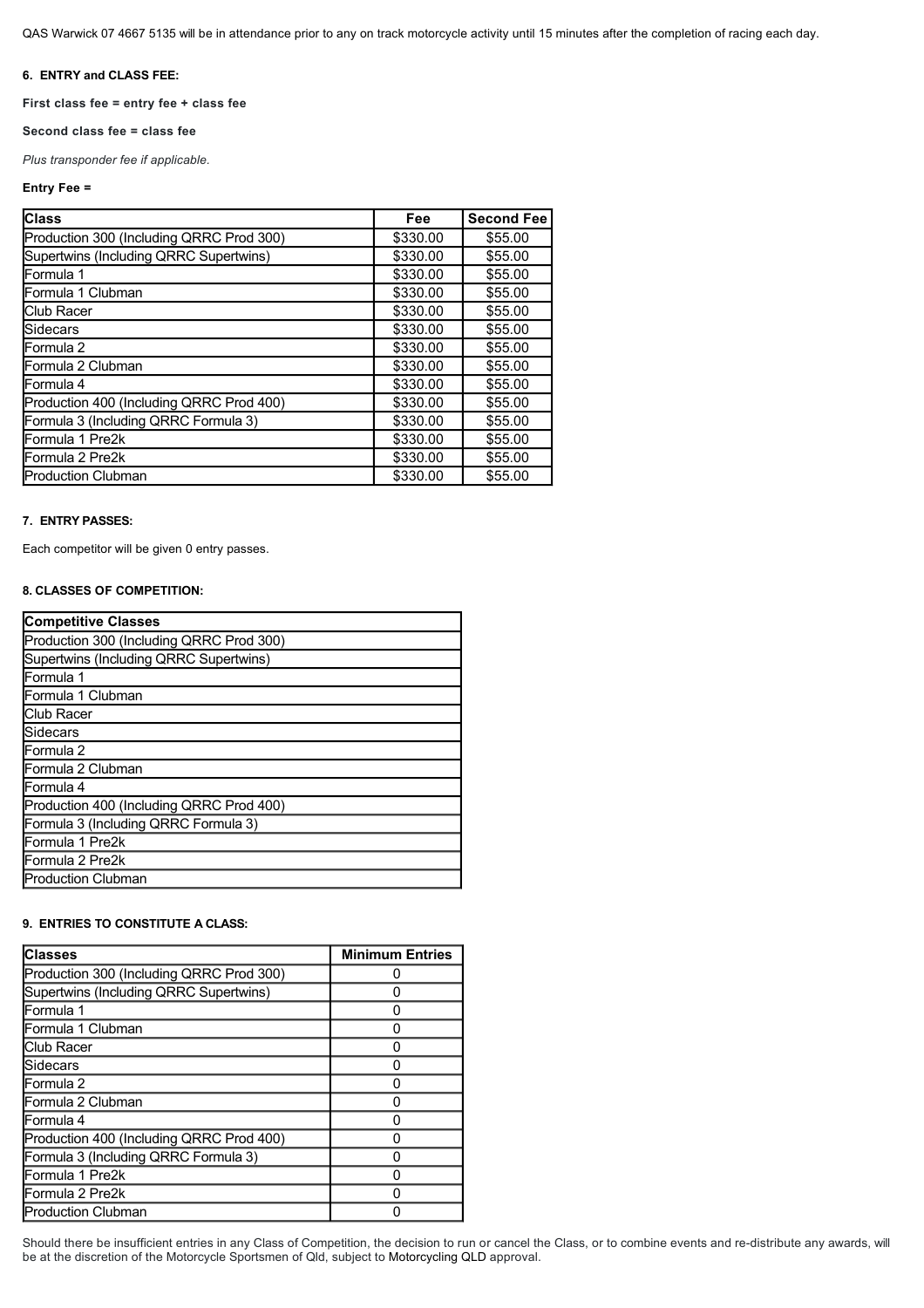### **10. RACE FORMAT:**

Race Format will be notified in Final Instructions for each Round.

### **ENTRIES TO CONSTITUTE A CLASS:**

Should there be insufficient entries OR an over subscription in any class of competition, whether Championship or Support class, the decision to run or cancel the class, or to combine classes and re-distribute any awards will be at the discretion of the Promoter, subject to MQ approval

(10 riders are required for a Queensland championship status for solo classes and 6 for sidecars).

Queensland Championships will be run over 2 rounds, with different classes being eligible for Queensland Championship points at different rounds.

### **NO CROSS ENTRY BETWEEN CLUBRACER & ANY OTHER CLASS, F1 & F1 CLUBMAN, F2 & F2 CLUBMAN, PRODUCTION & PRODUCTION CLUBMAN.**

### **Round 1 QRRC Classes**

- Superbike
- Sidecar
- Production 300

### **Round 2 QRRC Classes**

- Supersport
- Production 400
- Formula 3
- Supertwins

### **Round 3 QRRC Classes**

- Production 300
- Production 400
- Formula 3
- Supertwins

### **Round 4 QRRC Classes**

- Superbike
- Sidecar
- Supersport

#### Classes being run at each round as follows:

### **Round 1 Classes**

- Formula 1 (Including QRRC Superbike)
- Formula 1 Clubman
- Formula 2
- Formula 2 Clubman
- Formula 3
- Formula 4
- Formula 1 Pre2k Formula 2 Pre2k
- Supertwins
- 
- Production 400
- Production 300 (Including QRRC Production 300)
- Production Clubman
- Club Racer
- Sidecars (Including QRRC Sidecars)

### **Round 2 Classes**

- **•** Formula 1
- Formula 1 Clubman
- Formula 2 (Including QRRC Supersport)
- Formula 2 Clubman
- Formula 3 (Including QRRC Formula 3)
- Formula 4
- Formula 1 Pre2k
- Formula 2 Pre2k
- Supertwins (Including QRRC Supertwins)
- Production 400 (Including QRRC Production 400)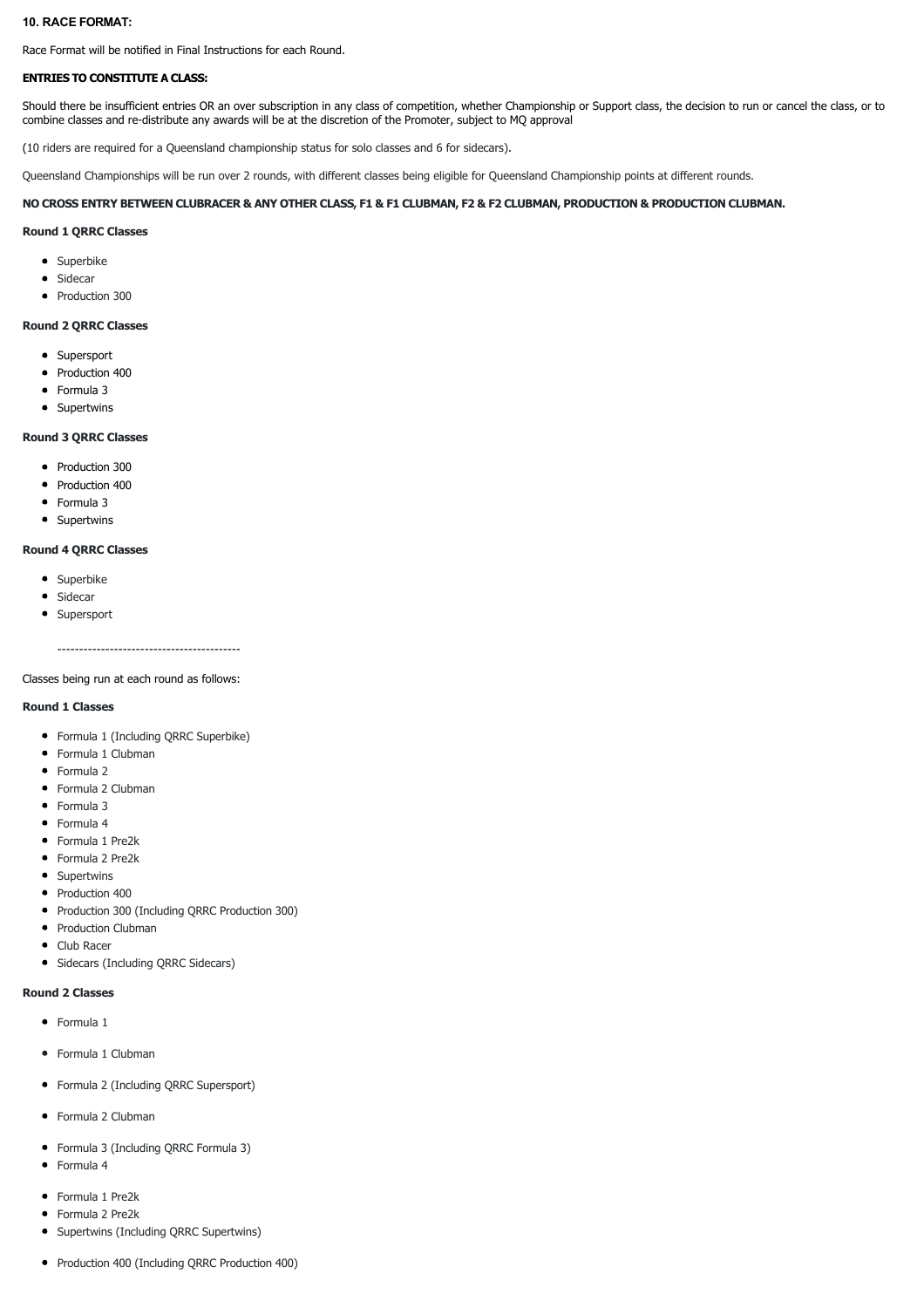- Production 300
- Production Clubman
- Club Racer
- Sidecars

# **Round 3 Classes**

- **•** Formula 1
- Formula 1 Clubman
- Formula 2
- Formula 2 Clubman
- Formula 3 (Including QRRC Formula 3)
- Formula 4
- Formula 1 Pre2k
- Formula 2 Pre2k
- Supertwins (Including QRRC Supertwins)
- Production 400 (Including QRRC Production 400)
- Production 300 (Including QRRC Production 300)
- Production Clubman
- Club Racer
- Sidecars

# **Round 4 Classes**

- Formula 1 (Including QRRC Superbike)
- Formula 1 Clubman
- Formula 2 (Including QRRC Supersport)
- Formula 2 Clubman
- Formula 3
- Formula 4
- Formula 1 Pre2k
- Formula 2 Pre2k
- Supertwins
- $\bullet$  Sports 400
- Production 300
- Production Clubman
- Club Racer
- Sidecars (Including QRRC Sidecars)

### **11. TIMETABLE**

| Gates Open -             | 6:30 AM |
|--------------------------|---------|
| Scrutineering -          | 7:00 AM |
| Sign On -                | 7:00 AM |
| Riders Briefing -        | 8:30 AM |
| <b>Practice Starts -</b> | 9:00 AM |
| <b>Racing Starts -</b>   | 9:15 AM |

For the purposes of drug and alcohol testing, the commencement of the event will be deemed to be 6:30 AM with the completion of the event for the participant being when the participant has vacated the venue.

All competitors will be given the opportunity to walk and inspect the track prior to any on track participation. This inspection must be done on foot and competitors are reminded that service vehicles may be in operation on the circuit at this time. Enduro Events - Prior to competition there may be an escorted preliminary lap of the course.

Track dissatisfaction Competitors who are not satisfied with any aspects of the track can present these concerns to the Clerk of the Course. If those concerns cannot be resolved, the competitor will be invited to withdraw from the event.

# **12. AWARDS AND PRIZE MONEY:**

Trophies will be awarded for 1st, 2nd and 3rd overall placings for each class at the following round (Round 4)

Places will be determined by an accumulation of points.

Points will be awarded as per the MoMS.

If there are sufficient entries to constitute a Championship class(10 riders are required for a Queensland championship status for solo classes and 6 for sidecars), MQ may also award a Qld Road Race Championship medallion for the overall Champions at the Motorcycling Queensland Awards Dinner.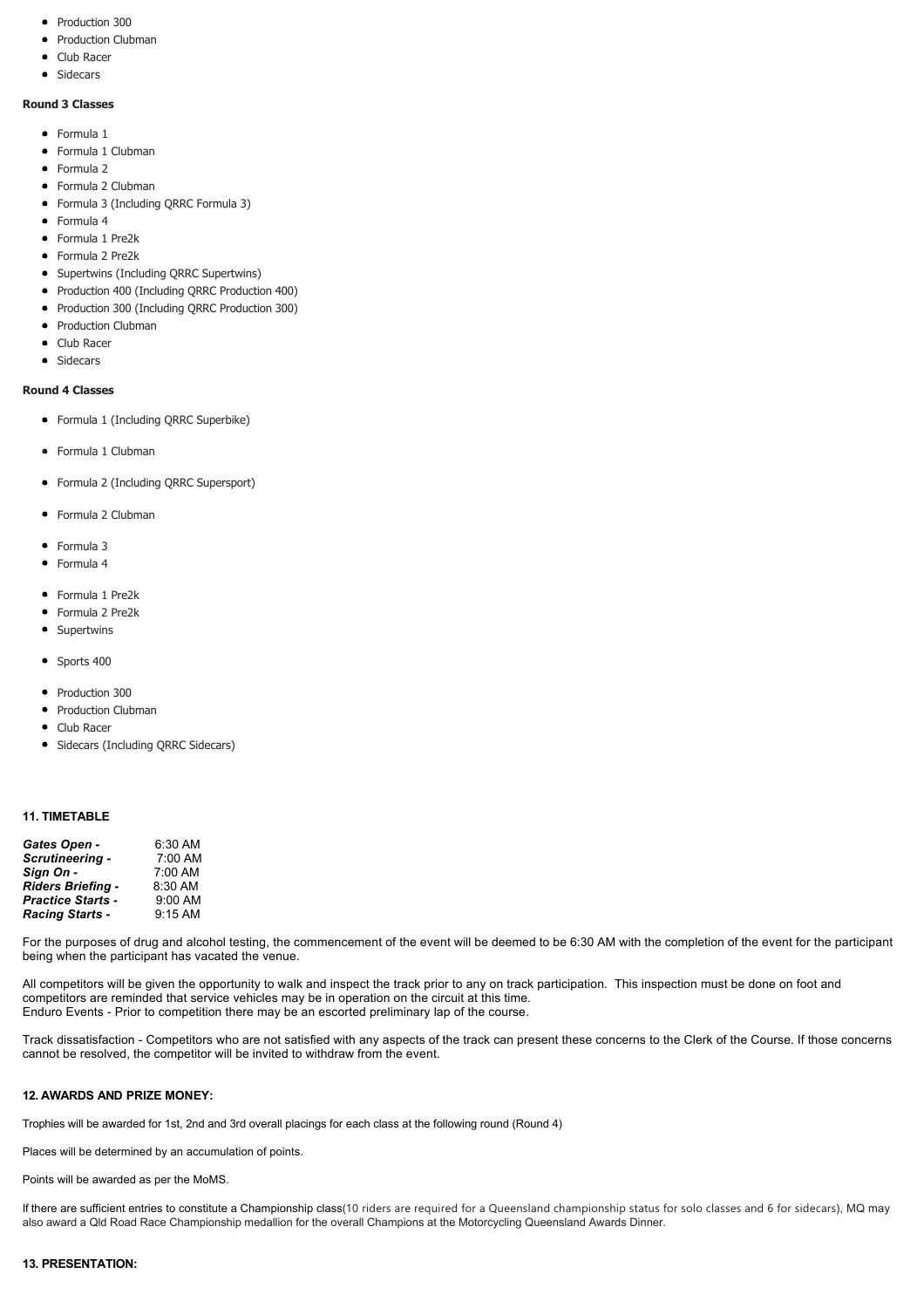### **14. MACHINES AND RIDERS:**

All machines entered must comply with the current GCR's for Road Race Competition.

Eligibility checks can take place at any time during the event.

It is the competitor or parent / legal guardians' responsibility to ensure that any machine that suffers accident damage during practice or racing is repaired and will meet the required safety standards as outlined in the MOMS prior to further participation in the event.

Capacity and fuel testing may be utilised by the Scrutineer at any round to assist with machine eligibility.

Helmets are mandatory. All persons including officials using any bike, trike or quad at an event must be wearing a properly secured helmet.

#### **15. RIDING NUMBERS:**

Wherever possible, competitors will be allocated their Registered Riding Number. All Number Plates on all Machines MUST comply with the GCR's for Road Race.

#### **16. GRID POSITIONS:**

GRID POSITIONS: Grid positions for races following Race 1 will be determined by the competitor's best time from Qualifying or Race 1. Spare positions on the grid will not be filled. Competitors who enter late or who do not complete an event or participate in practice may be placed on the rear of the grid at the discretion of the Clerk of Course.

### **17. RIDERS' BRIEFING:**

A riders' briefing will be held at 8:30 AM and prior to any on track motorcycle activity. It is compulsory for ALL competitors to attend. A random attendance roll call may be utilised by the Clerk of Course to determine a competitor's attendance at riders' briefing. The Clerk of Course may at his/her discretion, penalise any competitor who is called randomly at riders' briefing and is proven not to be in attendance by not responding to that call.

Smoking is strictly prohibited at Riders' Briefing.

#### **18. STARTS:**

Lights

### **19. TYRES:**

There is no restriction on tyres.

### **20. ANTI-DOPING POLICY**

20.1 All competitors, crew, parents / guardians and officials are advised that drug testing may take place in accordance with MA's Anti-Doping Policy, under the authority of Sport Integrity Australia.

20.2 Athletes are advised to download the Sports Integrity Australia app. If athletes have any doubts over Sports Integrity Australia requirements they should visit the website [www.sportintegrity.gov.au](http://www.sportintegrity.gov.au/)

It is recommended athletes contact the Drugs in Sport Hotline (1300 027 232) for further information. When drug testing takes place, the payment of prize money may be delayed, at the discretion of MA, until the results of the tests are known.

#### **21. DRUG AND OR ALCOHOL TESTING:**

All competitors and officials are advised that random drug and alcohol testing may take place during the competition. Refer to MA website for details on the Safety Policy – Drug and Alcohol testing.

#### **22. CODE OF CONDUCT:**

All Competitors, Officials and Parents are reminded of the Motorcycling Australia By-Law - CODE OF CONDUCT (as stipulated on the MA website www.ma.org.au) which is a guide to appropriate behaviour at all Motorcycle Race Events. This CODE OF CONDUCT applies to this Event and will be enforced.

### **23. ELECTRONIC COMMUNICATIONS AND SOCIAL MEDIA:**

All competitors, officials and parents are reminded of MA's Electronic Communications and Social Media Policy, found at [www.ma.org.au,](http://www.ma.org.au/) which sets out a framework for acceptable online behaviour where communications involve fellow MA members, volunteers, officials, coaches, sponsors, partners, staff and any other connected persons.

### **24. CODES OF BEHAVIOUR:**

All competitors, Officials and Parents are reminded of MA's Codes of Behaviour contained within MA's Member Protection Regulations, found at [www.ma.org.au](http://www.ma.org.au/) which is a guide to appropriate behaviour at all motorcycle race events. These Codes of Behaviour apply to this event and will be enforced. If a rider is banned from entry at one of the participating rounds/venues, they will not be allowed to participate in that round of the series.

#### **25. SOUND/NOISE TESTING:**

Sound Testing may be conducted as per the GCR's

### **26. CIRCUIT DESCRIPTION:**